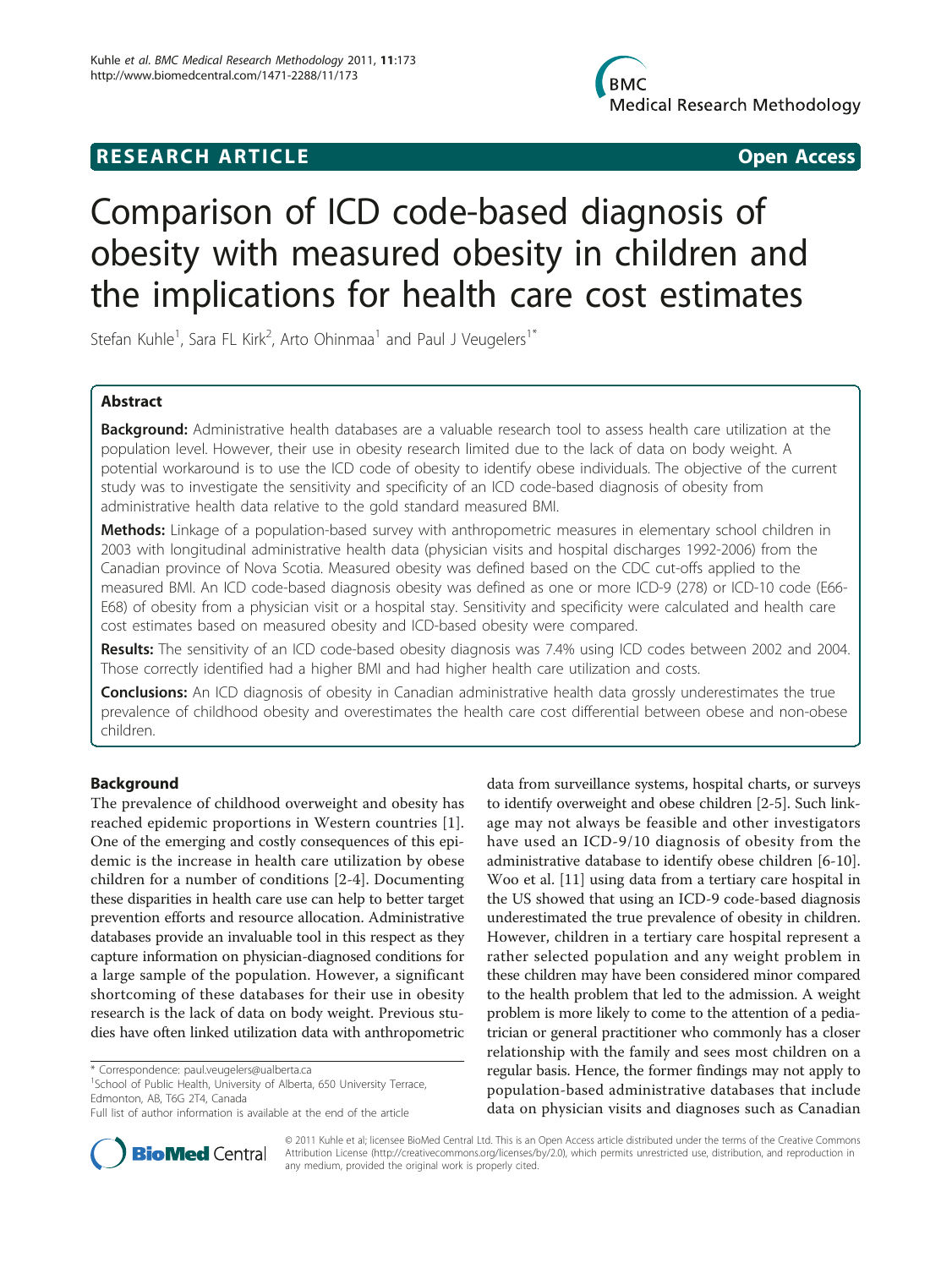provincial administrative health databases. Canada's publicly funded universal single provider health care system poses no financial barriers to seeking health services and tracks use and costs of hospital and physician services in each province. The objective of the current paper was twofold: i) to investigate the sensitivity and specificity of an ICD code-based diagnosis of obesity from administrative health data for identifying measured obesity in Canadian children; and ii) to compare health care costs in obese children identified by either method.

# Methods

The data used in the present study come from a linkage of a population-based survey in elementary school children with administrative health data.

# Children's Lifestyle and School Performance Study

The CLASS (Children's Lifestyle and School Performance Study) is a population-based survey of Grade 5 students and their parents in the Canadian province of Nova Scotia in 2003 [[12](#page-4-0)]. The study consisted of a questionnaire that was completed at home by the parents; a student questionnaire and a Canadianized version of the Harvard Youth/Adolescent Food Frequency Questionnaire administered to the students in the schools by study assistants; and a single measurement of the students' standing height and body weight. Standing height was measured to the nearest 0.1 cm after students had removed their shoes; body weight was measured in light indoor clothing without shoes to the nearest 0.1 kg on calibrated digital scales. In addition to the above information, participating parents were asked to provide their Nova Scotia Health Insurance number and informed consent to allow future linkage with birth and administrative health databases.

Of the 291 public schools in Nova Scotia (> 97% of students attend public schools) with grade 5 classes, 282 (96.9%) participated in the study. The average rate of return of questionnaire and consent form was 51.1% per school. One of the seven provincial school boards did not allow anthropometric measurements. A total of 4298 students participated in the study and had their height and weight measured.

# Administrative health data

The CLASS data were linked with Nova Scotia administrative health data consisting of the Medical Services Insurance (MSI) database, and the Canadian Institute for Health Information Discharge Abstract Database (CIHI DAD). ICD diagnosis data were available from 1992 (i.e. the child's year of birth) up to 2006. The MSI database is administered by Medavie Blue Cross for the province of Nova Scotia and contains administrative records for each insured health service rendered by a physician (including emergency room visits) and paid for by the Nova Scotia provincial healthcare system. The CIHI DAD contains a comprehensive administrative transcription of each admission to a Nova Scotia hospital facility. Both of these databases contain individual patient-level information including patient demography (age, gender, location, etc), attending physicians, diagnoses and procedures performed, service transfers while in hospital, specialty services received (e.g. physiotherapy, occupational therapy), and case complexity (e.g. resource intensity weight). Aggregate costs of health care episodes for physician visits and hospitalizations were obtained from the Ontario Case Costing Initiative [\[13\]](#page-4-0). Costs were adjusted to 2006 Canadian Dollars using the Canadian Consumer Price Index [\[14\]](#page-4-0). A combination of deterministic and probabilistic matching was used to link the administrative health datasets with the CLASS study data. Of the 4412 students in the CLASS study with valid home survey and school information, 4380 could be linked with information in the administrative datasets. In the remaining children, parents had provided an invalid or no health insurance number. A total of 3399 out of the 4380 children had a measured BMI.

#### Obesity Definitions

Measured obesity was defined using the body mass index (BMI) cut-off points based on the CDC growth charts [[15\]](#page-4-0), which were used by physicians in Canada until 2010 to identify overweight and obese children. At the time of BMI measurement, children were 10 to 11 years old. To enable comparability with an ICD code-based obesity diagnosis, which does not have an 'overweight' category, overweight children were considered 'normal weight' for the purposes of this analysis. An ICD code-based diagnosis of obesity was made when the child had one or more ICD-9 code of 278 or one or more ICD-10 code of E66-E68 as a primary or secondary diagnosis from either a physician visit or a hospital stay.

# Statistical Analysis

Point estimates and 95% confidence intervals for sensitivity, specificity, and Cohen's Kappa were calculated for ICD code-based obesity diagnosis (from administrative health data between 2002 and 2004) vs. the gold standard obesity diagnosis based on measured BMI (in 2003; at age 10/11 years). To assess the effect of misclassification resulting from using an ICD code-based diagnosis of obesity, the association between obesity and total health care costs incurred between 2003 to 2006 was modeled using regression models based on measured and ICD codebased obesity, respectively. Cost differentials between obese and normal weight children were expressed as "cost ratios" by modeling the log costs and then exponentiating the regression coefficients. Details on the cost model methodology have been published elsewhere [[5](#page-3-0)]. The BMI and the number of physician visits of obese (as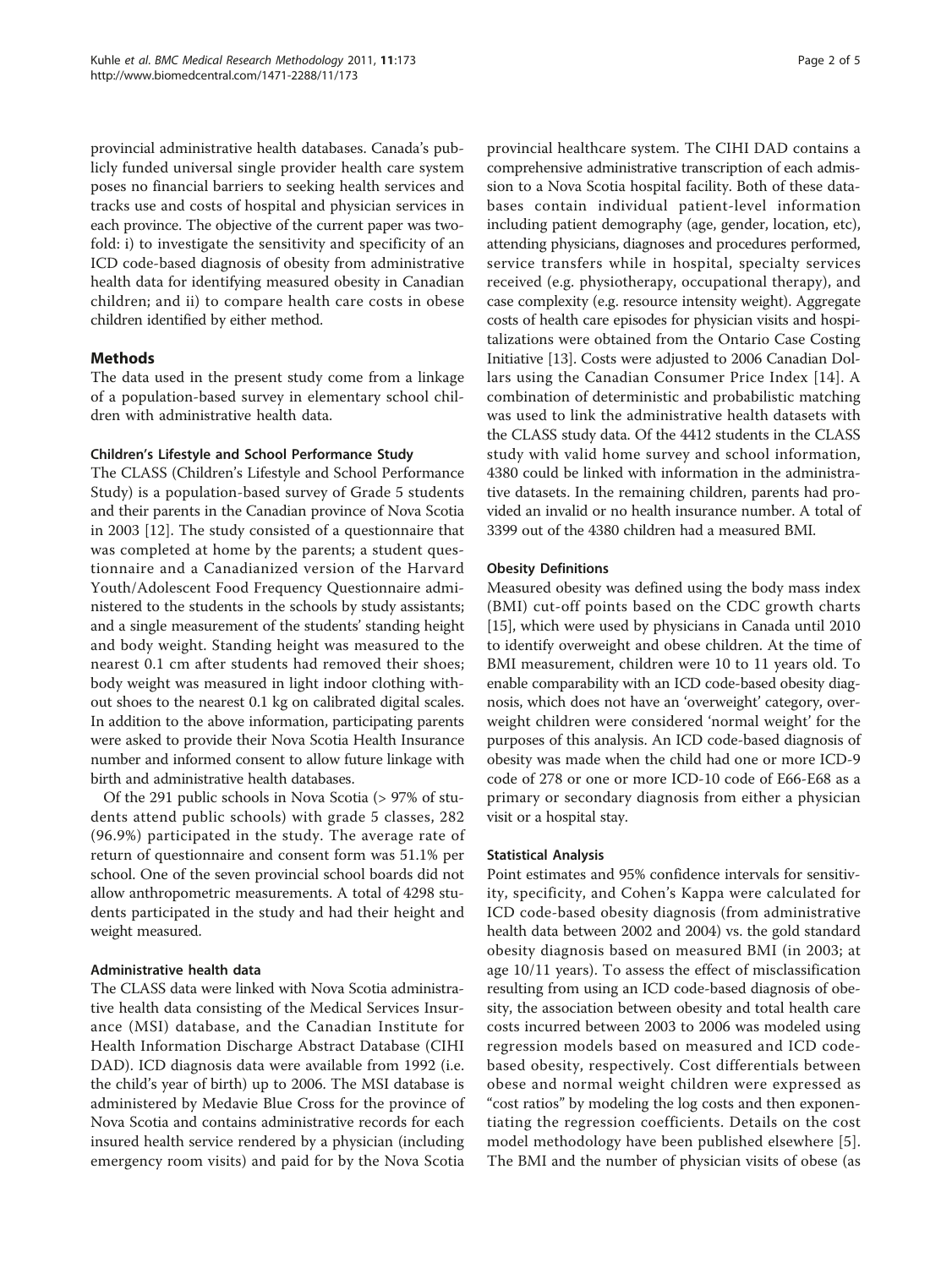per measured BMI) children with an ICD code of obesity was compared to obese children with no ICD code of obesity using a t-test. All analyses were done in 3230 children with at least one health care provider contact between 2002 and 2004.

This study, including data collection, parental informed consent forms, and data linkage was approved by the Health Sciences Human Research Ethics Board of Dalhousie University, the IWK Health Centre Research Ethics Board, the Reproductive Care Program Joint Data Access Committee and the Dalhousie University Population Health Research Unit Data Access Committee.

# **Results**

The prevalence of measured overweight (excluding obesity) and obesity in 2003 in the sample based on the CDC BMI cut-offs [\[15\]](#page-4-0) were 18.0 and 16.4%, respectively.

Forty-seven out of 3230 children (1.5%) who had at least one recorded health care provider contact between 2002 and 2004 had an ICD diagnosis for obesity during that period. In the majority of cases (77%), the diagnosis of obesity was made by a general practitioner, while the remaining diagnoses came from a pediatrician. Seventy percent of children received only one diagnosis of obesity between 2002 and 2004, approximately 11% had two diagnoses, and 19% had 3 or more obesity diagnosis codes. More than 90 percent of ICD diagnoses of obesity were primary diagnoses.

The sensitivity of an ICD diagnosis of obesity between 2002 and 2004 for identifying a child with measured obesity in 2003 was 7.4% (95%CI 5.3; 9.9), while specificity was 99.7% (95%CI 99.4; 99.9). Agreement between ICD diagnosis and measured obesity was poor at 0.11 (95%CI 9.4; 12.9).

Modeling the association between obesity and total health care costs using different definitions of obesity showed that an ICD code-based diagnosis of obesity (2002-2004) compared to measured obesity (2003) overestimated the true cost differential by a wide margin (2.08 [95%CI 1.47; 2.93] vs. 1.16 [95%CI 1.01; 1.32]).

Children who were correctly diagnosed as obese in the administrative health data between 2002 and 2004 differed from those who were obese but not diagnosed through an ICD code in that they had a significantly larger BMI (29.9 vs. 27.0 kg/m<sup>2</sup>,  $p < 0.0001$ ). Twenty-five percent of obese children who did not have an ICD code of obesity had a BMI of 28.5 kg/m<sup>2</sup> or higher (up to a maximum of  $44.0$ ) kg/m<sup>2</sup>). The average number of physician visits between 2002 and 2004 in those correctly identified as obese was significantly higher than in those who were obese but not diagnosed (15.5 vs. 9.7,  $p = 0.0003$ ).

#### **Discussion**

This study examined for the first time how well an ICD code of obesity identifies obese children in Canadian administrative health data. The sensitivity of an ICD code-based obesity diagnosis for detecting measured obesity was low, only 7% of obese children were correctly identified. Those correctly identified had higher health care utilization than those without an ICD diagnosis of obesity.

An ICD diagnosis of obesity has been used previously to identify obese children in administrative databases [\[6](#page-3-0)-[10](#page-4-0)]. A recent study showed that the majority of children (> 90%) with measured obesity did not receive an ICD diagnosis of obesity during their inpatient stay at a tertiary care hospital in Ohio [[11](#page-4-0)]. We had speculated that the sensitivity of an ICD diagnosis might be higher if both physician visits and hospital stays are used since children see their general practitioner or pediatrician far more often than being admitted to a hospital, and a weight problem may be more likely to be picked up during a well child visit or a consultation for a minor ailment. This hypothesis is supported by the fact that all children in our sample received the ICD diagnosis of obesity during a physician visit (either general practicioner or pediatrician).

The consequence of the poor sensitivity of the ICD code for obesity is that administrative data will grossly underestimate the true population prevalence of obesity. We were also interested in examining whether this misclassification is differential with regard to health care utilization. When comparing the costs in obese children and normal weight children, costs were 16% higher in children with measured obesity. This cost differential increased to 108% when the analysis was based on an ICD diagnosis of obesity between 2002 and 2004. That is, using an ICD diagnosis compare health care utilization between obese and non-obese children severely overestimated health care costs for obese children. A possible explanation is that physicians are more likely to diagnose obesity in a child if multiple, potentially obesity-related, co-morbidities are present. This argument is further supported by the finding that the number of physician visits was significantly higher in those correctly identified as obese. An alternative explanation could be that with the identification of obesity, physicians scheduled more frequent evaluations of the patients. However, a comparison of the number of physician visits three years before and after the ICD diagnosis showed no difference (p = 0.91, data not shown). Hampl et al. [[4](#page-3-0)] examining inpatient utilization in a pediatric primary care centre in the US reported higher health care costs for children with diagnosed obesity compared to those with undiagnosed obesity. By contrast, Woo et al. [[11](#page-4-0)] found that children with diagnosed obesity had shorter hospital stays and fewer hospital discharges than both non-obese and undiagnosed obese patients. The apparent discrepancy may be explained by the fact that the study was done in a tertiary care hospital while some health conditions that are more common in obese children are primarily treated on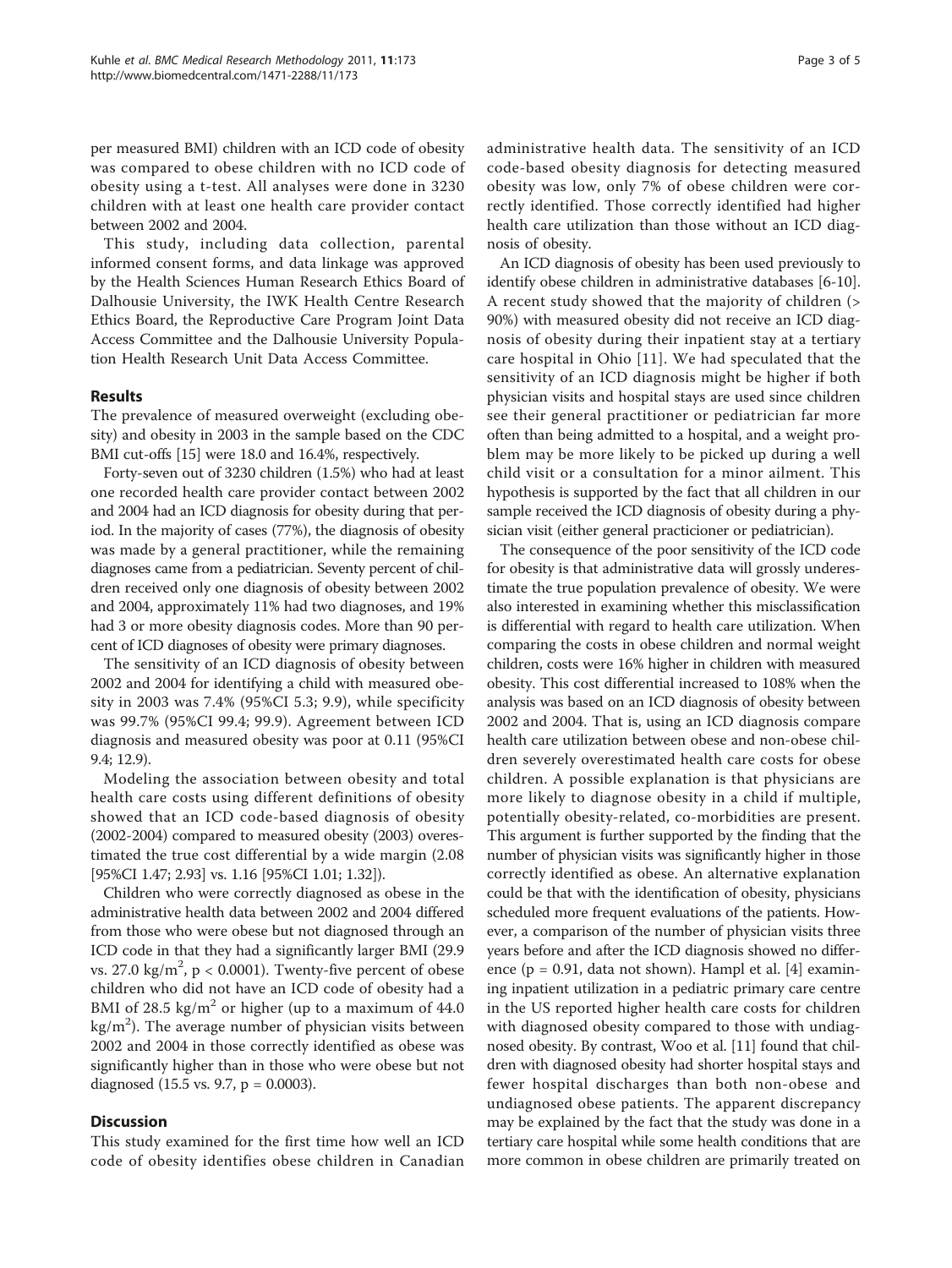<span id="page-3-0"></span>an outpatient basis (e.g. asthma, type 2 diabetes). Children with diagnosed obesity in Woo's study were more likely to have primary diagnoses of mental health, endocrine, and musculo-skeletal disorders compared to children with undiagnosed obesity. This finding may indicate that the presence of a 'typical' obesity-related disorder increases the likelihood of receiving a diagnosis of obesity [[11](#page-4-0)].

Besides the methodological aspects, our findings raise some concern about identification of obesity in the primary care system. General practitioners and pediatricians have a critical role in the diagnosis, education and management of overweight and obesity as they constitute the first point of contact within the health care system. An obese child that is not diagnosed (and not counseled) is a lost opportunity for secondary prevention. As shown in our analysis, less than 10% of obese children are diagnosed as obese by an ICD code. Even more concerning is that a quarter of children with undiagnosed obesity had a BMI between 29 and 44 kg/ m<sup>2</sup>, which is well beyond the age-specific obesity cut-off of approximately 23 kg/m<sup>2</sup> [[15\]](#page-4-0) and clearly associated with health risks. The marked discrepancy between the ICD-based prevalence between 2002 and 2004 (1.5%) and that of measured obesity (16.4%) suggests that obesity was frequently overlooked or the issue was avoided by the physicians. On the other hand, ICD codes in administrative health data are primarily collected for billing purposes and the lack of an ICD code of obesity for an obese child may not necessarily indicate that a physician did not address the problem in the consultation. One may also argue that the Canadian health care system does not have the capacity to manage childhood overweight and obesity, and that the problem is best tackled by primary prevention measures.

The strengths of the current paper are the use of longitudinal administrative data from a universal single provider health care system linked with a populationbased survey, and the coverage of both physician visits and hospital stays. Our findings are limited by the single BMI measurement at age 10/11 years and the lack of synchronicity between the BMI measurement and the physician visit/hospital stay. However, obesity is the result of long-term lifestyle habits and not expected to change within a relatively short time frame. Another limitation is the response rate of 51%, which may have resulted in a selected sample. If the non-responders in the survey had a different probability of being identified as obese by their physicians compared to the children participating in the survey, the results would be biased. On the other hand, sensitivity and specificity are not affected by the prevalence of a condition, and therefore a higher or lower prevalence of obesity in the nonresponders would not influence the results. The nonresponders would also be likely to be seen by the same physicians as their participating peers and hence the sensitivity and specificity can be expected to be comparable between the two groups.

#### Conclusions

An ICD diagnosis of obesity grossly underestimates the true prevalence of childhood obesity in Canadian administrative health data. Using the ICD code for obesity to identify obese children will overestimate the cost differential between obese and non-obese children.

#### Acknowledgements

Support for administrative data linkage was provided by a Canada Foundation for Innovation Leaders Opportunity Fund award to SFL Kirk. SFL Kirk is supported through a Canada Research Chair in Health Services Research. The CLASS project was funded through a Canadian Population Health Initiative operating grant. PJ Veugelers is supported through a Canada Research Chair in Population Health and an Alberta Heritage Foundation for Medical Research Health Scholarship. The current analyses were supported through a grant by the Canadian Institutes for Health Research, the Heart and Stroke Foundation of Canada, and the Canadian Population Health Initiative.

#### Author details

<sup>1</sup>School of Public Health, University of Alberta, 650 University Terrace, Edmonton, AB, T6G 2T4, Canada. <sup>2</sup>School of Health Administration, Dalhousie University, Halifax, NS, Canada.

#### Authors' contributions

SK conceived the study, analyzed the data and wrote the manuscript. SFLK acquired the data and critically revised the manuscript. AO conceived the study and critically revised the manuscript. PJV acquired the data, interpreted the data, and critically revised the manuscript. All authors read and approved the final manuscript.

#### Competing interests

The authors declare that they have no competing interests.

Received: 1 June 2011 Accepted: 21 December 2011 Published: 21 December 2011

#### References

- 1. Janssen I, Katzmarzyk PT, Boyce WF, Vereecken C, Mulvihill C, Roberts C, Currie C, Pickett W: [Comparison of overweight and obesity prevalence in](http://www.ncbi.nlm.nih.gov/pubmed/15836463?dopt=Abstract) [school-aged youth from 34 countries and their relationships with](http://www.ncbi.nlm.nih.gov/pubmed/15836463?dopt=Abstract) [physical activity and dietary patterns.](http://www.ncbi.nlm.nih.gov/pubmed/15836463?dopt=Abstract) Obes Rev 2005, 6:123-132.
- 2. Estabrooks PA, Shetterly S: [The prevalence and health care use of](http://www.ncbi.nlm.nih.gov/pubmed/17339502?dopt=Abstract) [overweight children in an integrated health care system.](http://www.ncbi.nlm.nih.gov/pubmed/17339502?dopt=Abstract) Arch Pediatr Adolesc Med 2007, 161:222-227.
- 3. Buescher PA, Whitmire JT, Plescia M: [Relationship between body mass](http://www.ncbi.nlm.nih.gov/pubmed/18081993?dopt=Abstract) [index and medical care expenditures for North Carolina adolescents](http://www.ncbi.nlm.nih.gov/pubmed/18081993?dopt=Abstract) [enrolled in Medicaid in 2004.](http://www.ncbi.nlm.nih.gov/pubmed/18081993?dopt=Abstract) Prev Chronic Dis 2008, 5:A04.
- 4. Hampl SE, Carroll CA, Simon SD, Sharma V: [Resource utilization and](http://www.ncbi.nlm.nih.gov/pubmed/17199061?dopt=Abstract) [expenditures for overweight and obese children.](http://www.ncbi.nlm.nih.gov/pubmed/17199061?dopt=Abstract) Arch Pediatr Adolesc Med 2007, 161:11-14.
- Kuhle S, Kirk S, Ohinmaa A, Yasui Y, Allen AC, Veugelers PJ: Use and cost of health services among overweight and obese Canadian children. Int J Pediatr Obes 2010.
- 6. Wang G, Dietz WH: [Economic burden of obesity in youths aged 6 to 17](http://www.ncbi.nlm.nih.gov/pubmed/11986487?dopt=Abstract) [years: 1979-1999.](http://www.ncbi.nlm.nih.gov/pubmed/11986487?dopt=Abstract) Pediatrics 2002, 109:E81.
- 7. Marder WD, Chang S: Childhood Obesity: Costs, Treatment Patterns, Disparities in Care and Prevalent Medical Conditions.[[http://www.](http://www.medstat.com/pdfs/childhood_obesity.pdf) [medstat.com/pdfs/childhood\\_obesity.pdf\]](http://www.medstat.com/pdfs/childhood_obesity.pdf).
- 8. Vellinga A, O'Donovan D, De La Harpe D: [Length of stay and associated](http://www.ncbi.nlm.nih.gov/pubmed/18426608?dopt=Abstract) [costs of obesity related hospital admissions in Ireland.](http://www.ncbi.nlm.nih.gov/pubmed/18426608?dopt=Abstract) BMC Health Serv Res 2008, 8:88.